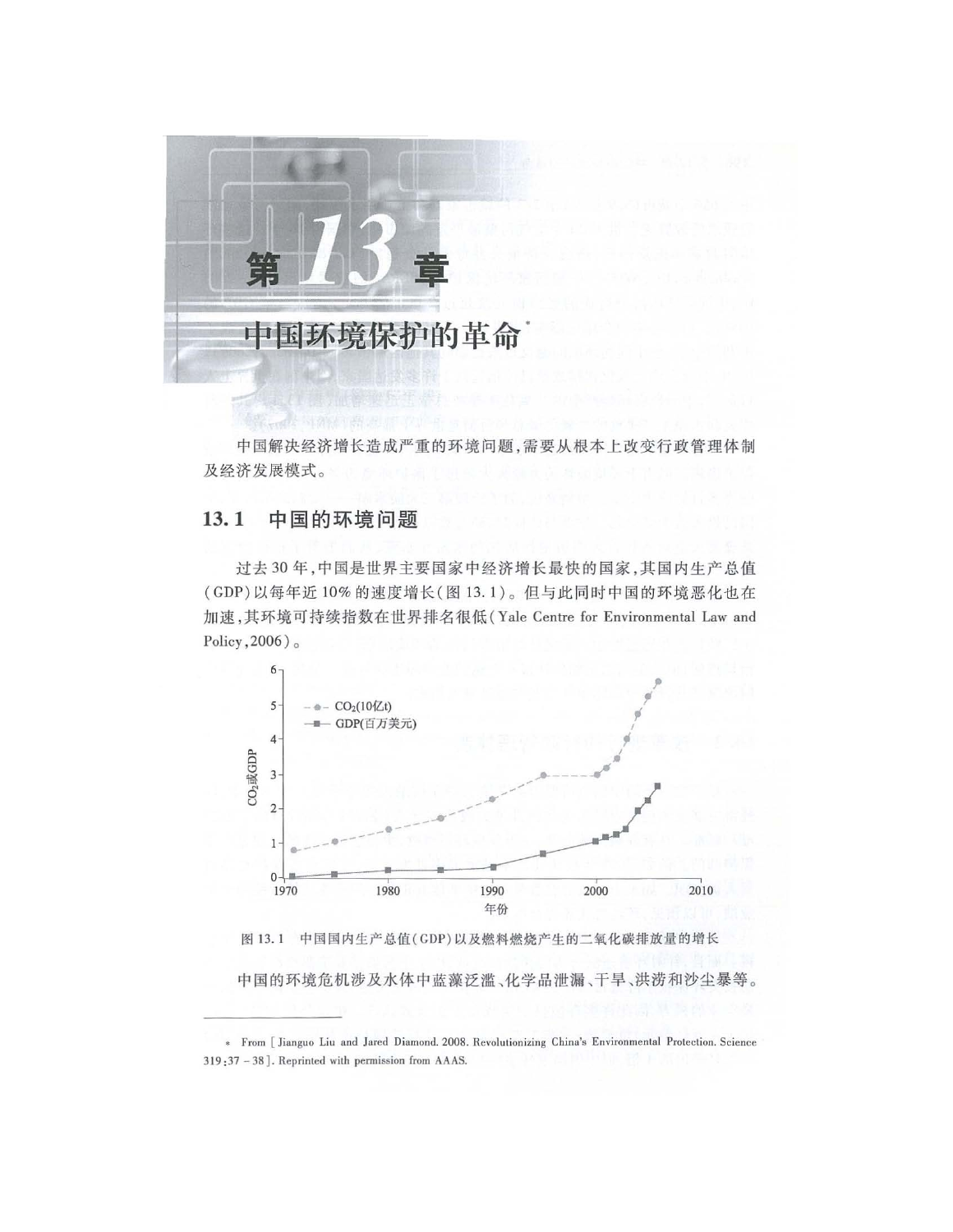中国 656 个城市(3.9 亿人)中 2/3 的城市家庭和工业用水短缺,同时污染加剧 导致水资源匮乏。世界20个空气污染最严重的城市中,中国占16个。这些环 境问题威胁民众健康,造成经济损失并危及社会稳定 (Liu & Diamond , 2005 ; Washington , DC 2007) 中国国家环境保护部( SEPA) 的数据显示,仅在 <sup>2005</sup> 年,中国因环境污染造成的经济损失就超过 <sup>000</sup> 亿美元(约占当年 GDP 10%)。由于环境的全球化影响,世界许多国家的环境问题对中国环境造成了 不利的影响,但中国的环搅问题反过来也影响其他国家 (Liu & Diamond , 2005 例如,中国人均二氧化碳排放量目前远远低于许多发达国家,因中国在世界上人 口最多,中国燃料燃烧产生的二氧化碳排放总量正迅速增加(图 13.1),其燃料 燃烧和水泥牛产排放的二氧化碳总和目前是世界上最高的 (MNP, 2007)。

值得欣慰的是中国已经建立了令人印象深刻的环境目标并采取了一些环境 保护措施 但由于环境破坏的力量大大超过了保护环境的努力 使得政府设立 的许多目标成为空谈。举例来说,为了治理第三大淡水湖一一太湖的水污染,中 国已投入数十亿美元。然而与此同时,却有数以百计工厂向太湖排放污染物,导 致藻类大盘繁殖和百万周边地区居民的水质性水荒,从而抵消了投资治理的 效果。

中国"十一五"计划 (2006-2010) 再次决心要改变环境恶化的趋势 (SEPA, Beijing, 2006), 但同时又要求继续保持 GDP 的快速增长 (NDRC, 2006)。重污染 工厂数量仍在迅速增加 虽然针对很多具体的环境问题,中国已提出了相应的 治理措施,但关键问题是如何从根本上达到改善环挠的目标 为此,本文建议中 国应改革其行政管理体制并转变其经济发展模式。

# 13.2 改革现行的行政管理体制

尽管在两年前中国政府要求把环境保护业绩纳入领导干部选拔体制中,但 经济发展业绩仍是中国选拔和提升地方政府领导人(如省长和市长)的主要或 唯一标准。具有讽刺意味的是, 一旦发生环境事故, 承担主要责任的往往是环境 保护部门 例如, <sup>2005</sup> 年松花江化学品泄漏事件发生后,国家环境保护总局负 责人被解职 如果中国政府在官员选拔中不能真正等同地重视环境业绩与经济 业绩,可以预见,环境恶化还将会继续

虽然中国己制定了 <sup>100</sup> 多部环挠保护法律法规,但往往被地方政府领导忽 而且,针对环境违法行为的罚款额过低,以至于污染企业宁愿交纳罚款也不 愿投资环保技术降低污染。另外,由于环保机构缺乏资金、人员以及没有关闭污 染企业的权力,因此许多环境保护法规得不到有效执行。中国外汇储备(已超 过1.4 万亿美元)世界第一,但其环保财政预算与美国相比相形见绌。中国的 人口是美国的 4 倍,但中国国家环境保护部的工作人员却只有美国环境保护署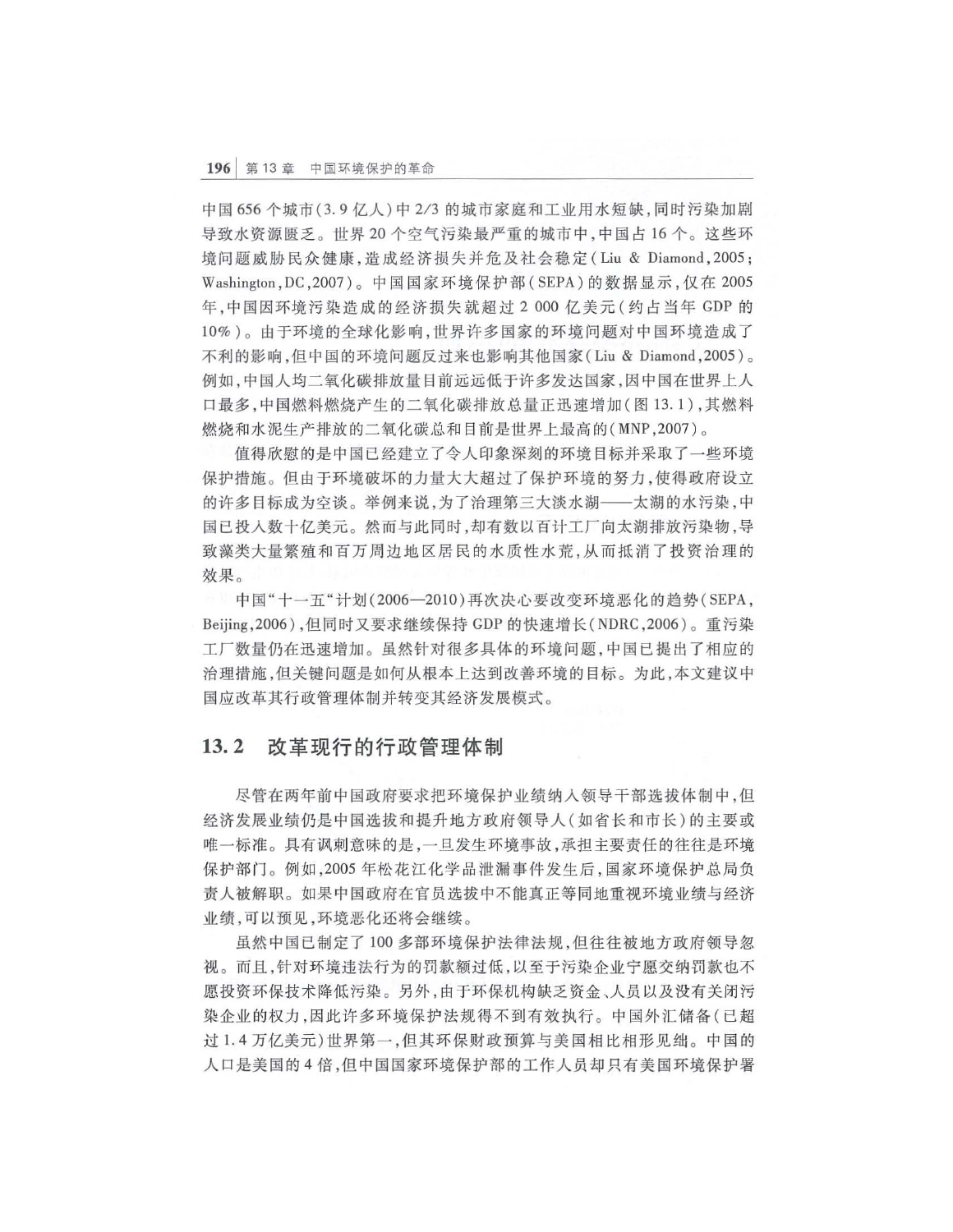的1/8。

很有必要建立一个新的、高层次的、有权威的组织, 以协调政府中与经济发 展和环境保护相关的各部门,从而减少相关部委和机构之间的冲突。此外,整合 与保护环境(如空气、森林、土地和水利)相关的部委和机构也有利于提高中国 环保工作的有效性。

# 13.3 转变发展模式

在过去 <sup>30</sup> 年中,保持 GDP 快速增长是中国的首要目标 中国占主导地位 的发展模式是以低资源利用效率和高污染来换取高 GDP。像很多其他国家一 样,中国也因未扣除环境恶化造成的经济及其他损失而高估了 GDP。实际上, 计算 GDP 时, 环境因素经常在平衡表中被放错位置, 环境污染和治理所消耗的 成本常被认为提升而不是减少了 GDP

为了更准确地衡量国家的发展水平,中国于2004年3月决定实施绿色 GDP ,也就是将环境影响成本和生态破坏所造成的经济损失纳入传统 GDP 过与国家环境保护部合作,国家统计局于 2005 年 11 月首次公布了 2004 年度绿 色 GDP 报告 (Chinese Academy for Environmental Planning, 2006)。尽管外界认为 报告大大低估了空气和水污染造成的经济代价,但是所估算的损失( <sup>640</sup> 亿美 元,或约占 2004 年 GDP 的 3% )仍使许多政府官员感到震惊。

令人遗憾的是,国家环境保护部和国家统计局联手发布绿色国内生产总值 的报告仅此一次 尽管第二份年度报告已经完成而且国家环境保护部希望对外 公布,但却遭到国家统计局拒绝,其理由是估算方法不够准确。但人们普遍认 为,一些政府官员担心生态破坏所造成的经济损失成本过高所产生的压力是该 报告不能公布的重要原因。

实施绿色 GDP 使中国在环境理念上远远领先于包括美国在内的许多国家 令人遗憾的是,中国刚刚起到领导作用时,国家统计局就放弃了这一主张。虽然 估算绿色 GDP 存在技术挑战,但拒绝公布绿色 GDP 并不能改善其估算方法 国务院和中共中央政治局(中国最高行政和决策机构)强有力的支持可以促使 国家统计局公布第 份绿色 GDP 报告,并继续评估环搅破坏所造成的经济 损失

除了绿色 GDP ,将中国的经济发展模式转向高效率 低污染还需要采取其 他措施 这些措施包括·对环保企业投资、土地所有制改革、对环保企业低息贷 款、对污染企业征税、生态补偿(对环境敏感区实行经济补偿)、绿色保险(保险 公司承担环境损害成本险) (Chen et al., 2007)。开发更多的环保新技术供国内 使用及出口,在减少对环境破坏的同时,增加就业和提高经济效益等。

转变发展模式需要人们改变对待环境的态度 很多人仍然认为,中国同样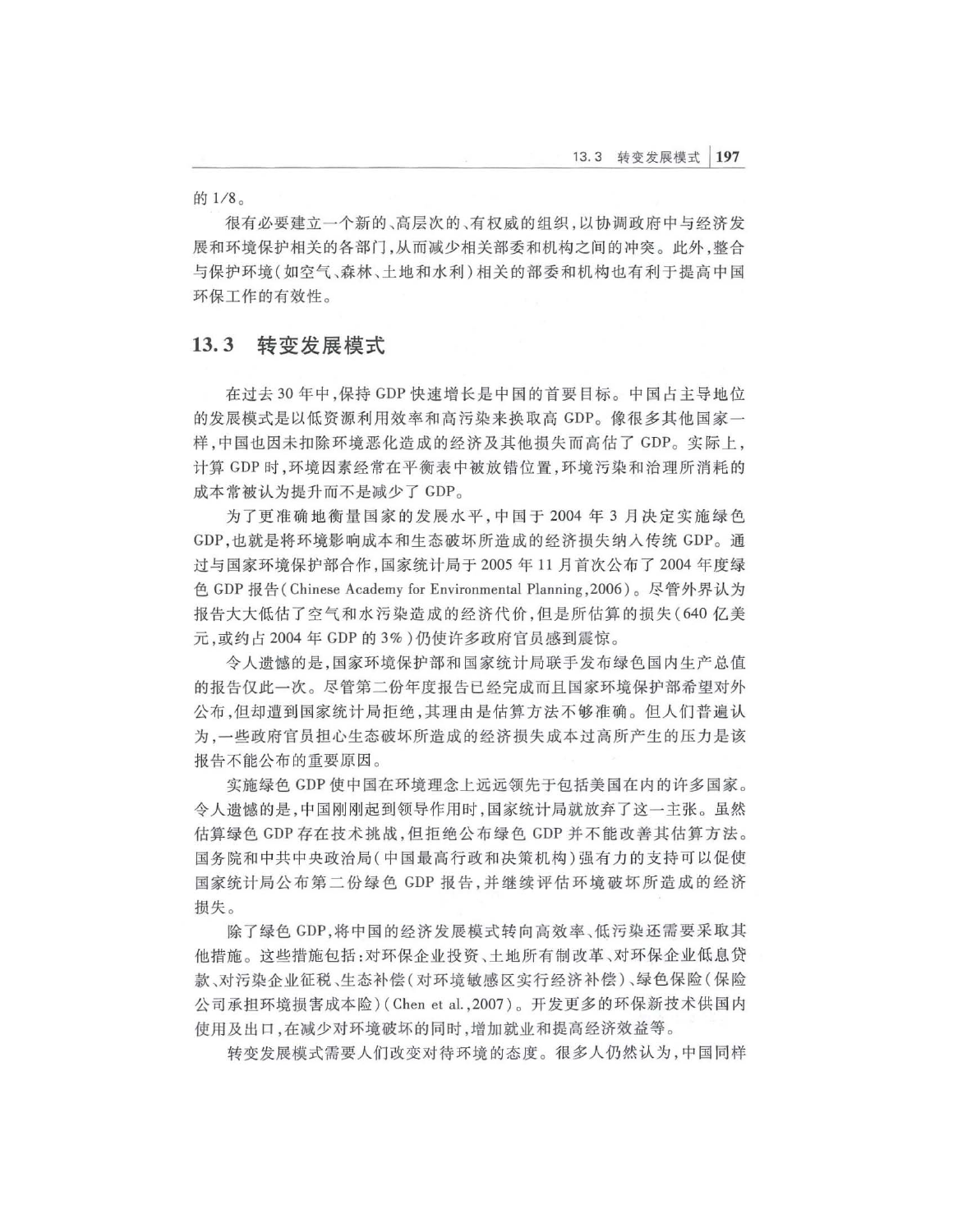能走发达国家(先污染,后治理)的老路。但这种想法是极其危险的,因为中国 面临前所未有的两大不利因素 自然资源短缺 (MA <sup>2005</sup> )以及愿意接受污染转 移的国家越来越少 即使污染以后可能得到治理,可以预见,为人类提供必要生态 系统服务的许多动植物物种(如使水稻产量大幅提高的野生稻种)将会灭绝。此 外,当环境受到严重空气和水污染时,由于现在中国人口远远超过当时遭受严重环 境污染的发达国家人口,所以环境污染对人类健康和社会经济的影响会更严重。

环境保护是经济可持续发展不可分割的一部分。因为人类和环境是相互耦 合的系统 Liu et a1. ,2007 ) ,所以人类与环境之间存在着复杂的相互作用和反 馈,不利的影响可能几十年后才显现出来。例如, 1998年使2.4亿人受到影响 的洪水是长期森林采伐和土壤侵蚀所造成的后果 (Liu & Diamond, 2005)。

## 13.4 结束语和展望

虽然做出根本性转变存在许多困难,但这些转变的希望还是有的。环境灾 难的发生惊醒了一些政府官员和公众。例如, 1998 年的洪水 (Liu & Diamond, 2005) 激发了大规模的环境保护项目(如天然林保护工程和退耕还林工程) (Liu et al., 2007), 2005 年中国东北化学品泄漏, 也促使了对主要化工厂的地理位置 的检查和反思。还有, 2007 年的蓝藻泛滥, 也导致许多沿湖污染工厂的关闭。 环境问题也将成为许多高层会议的议题如全国人民代表大会。

中国民众环保意识也在不断增强 公众呼吁公开环境问题与争取投身环境 运动的权力 通过移动电话和因特网发送信息已成为中国环境保护的有效新工 具。2007年5月, 几天内就有约 100 万条发给居民和政府官员的短信以抗议在 厦门市中心附近投资 14 亿美元建立化工厂的计划。利用大量短信保护环境,迫 使市政府停止建设工厂的现象还是首次。

另外 ,中 国环境改革也可以受益于发达国家。虽然这些国家加剧了 中国的 环境问题,但是他们也不断地提供环保技术,投资清洁能源产业并帮助中国提高 污染排放标准 随着 <sup>59</sup> 万家外国公司在中国投资 这些公司及其国家起着环境 保护的杠杆作用,并有责任帮助中国成为环保国家

### 致 谢

作者感谢欧阳志云和两位审稿者对初稿提出的建设性建议,感谢美国科学 基金会、密西根州立大学和中国自然科学基金会提供资助。

## ■ 主要参考文献

Chen O,Liu J O, Xu Y P. 2007 . Environmental economic policies are a foundation of